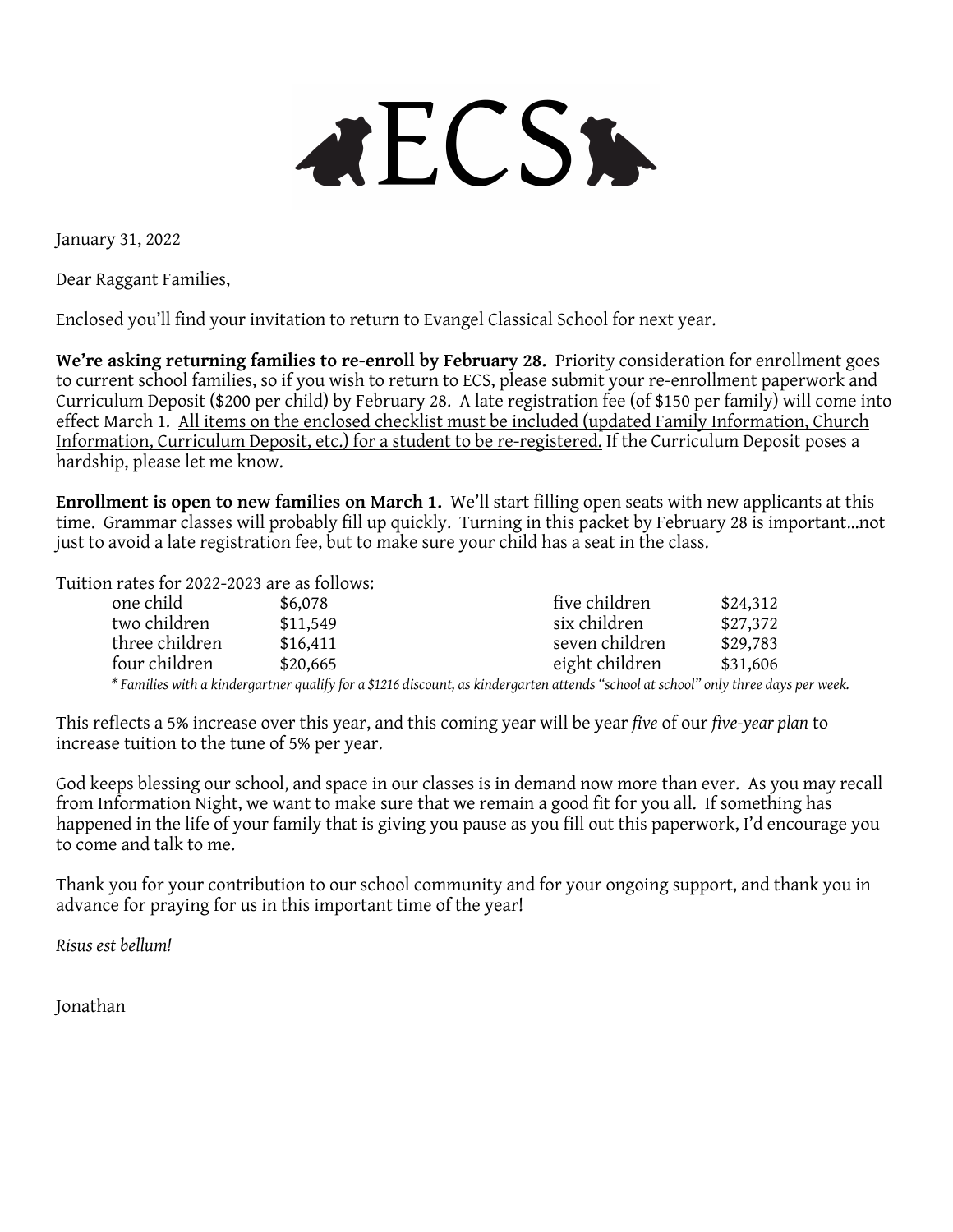

# **Evangel Classical School**

### **- RETURNING FAMILIES -**

**Re-enrollment Checklist 2022-2023**

**Name: \_\_\_\_\_\_\_\_\_\_\_\_\_\_\_\_\_\_\_\_**

**Please return this packet with your curriculum deposit to Mrs. Blake.**

**Items to review and initial, or update as needed:** 

\_\_\_\_\_ Family Information *(one per family)*

\_\_\_\_\_ Church Information

\_\_\_\_\_ Field Trip Permission Form *(one per child, or one per family if no changes)*

\_\_\_\_\_ Student Medical Information *(one per child, or one per family if no changes)*

#### **New items:**

\_\_\_\_\_ Financial Commitment Form

*\_\_\_\_\_* New Sibling Interest Form

\_\_\_\_\_ Curriculum Deposit *(\$200 per child)*

\_\_\_\_\_ Late Registration Fee *if submitted after Feb. 28, 2022 (\$150 per family*)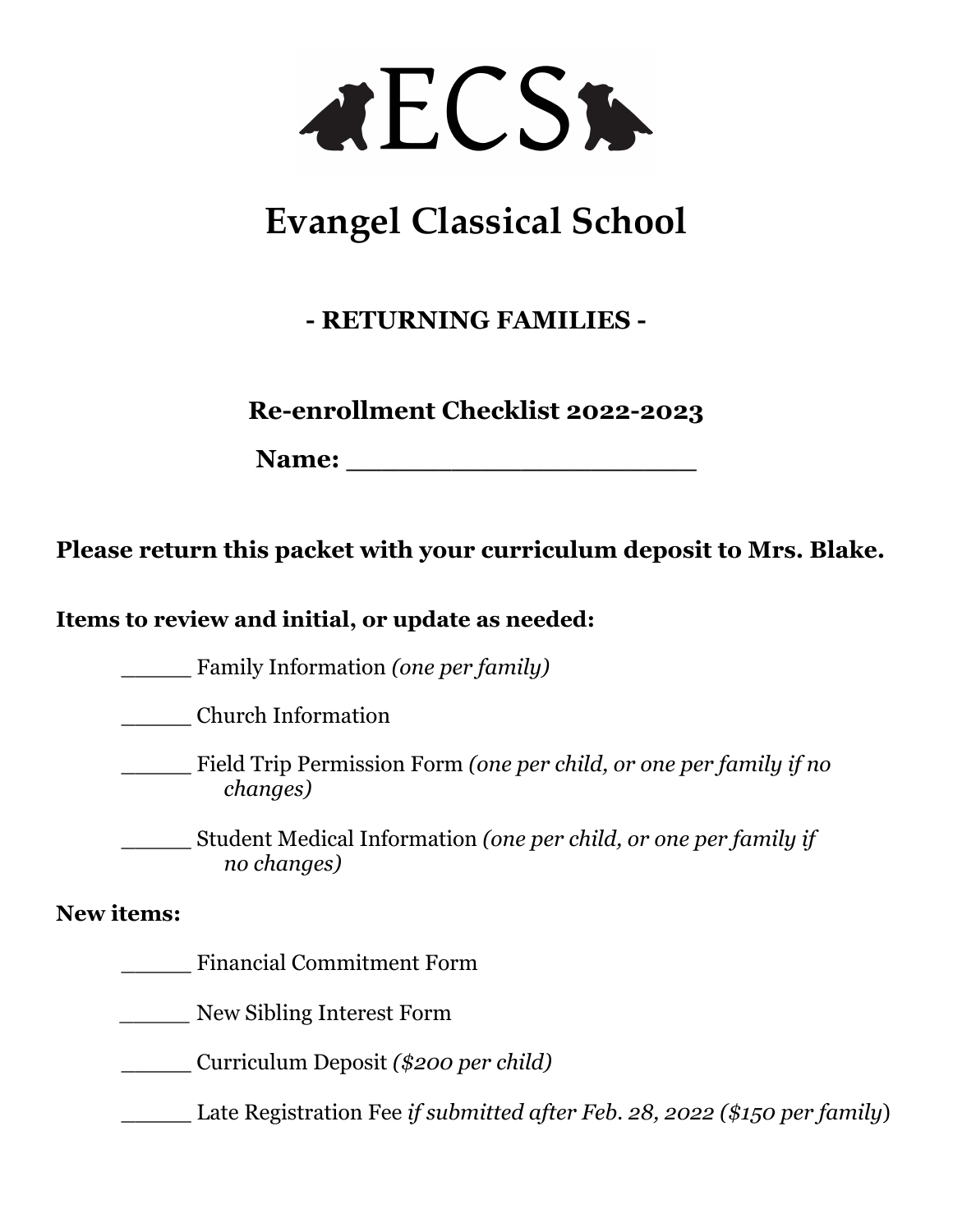

# **Family Information**

Name: \_\_\_\_\_\_\_\_\_\_\_\_\_\_\_\_\_\_\_\_\_\_\_\_\_\_\_\_\_\_

To see your family's biographical and contact information currently on record, simply log in to your family's Sycamore page, then review the links under the "My Family" tab on the left. Please note any changes or errors below.

# **\_\_\_\_\_ NO CHANGES from 2021-2022 (please initial)**

++++++++++++++++++

**If there are changes to your family's biographical or contact information, please list them here:**

\_\_\_\_\_\_\_\_\_\_\_\_\_\_\_\_\_\_\_\_\_\_\_\_\_\_\_\_\_\_\_\_\_\_\_\_\_\_\_\_\_\_\_\_\_\_\_\_\_\_\_\_\_\_\_\_\_\_\_\_\_\_\_\_\_\_\_\_\_\_\_\_\_\_\_\_

\_\_\_\_\_\_\_\_\_\_\_\_\_\_\_\_\_\_\_\_\_\_\_\_\_\_\_\_\_\_\_\_\_\_\_\_\_\_\_\_\_\_\_\_\_\_\_\_\_\_\_\_\_\_\_\_\_\_\_\_\_\_\_\_\_\_\_\_\_\_\_\_\_\_\_\_

\_\_\_\_\_\_\_\_\_\_\_\_\_\_\_\_\_\_\_\_\_\_\_\_\_\_\_\_\_\_\_\_\_\_\_\_\_\_\_\_\_\_\_\_\_\_\_\_\_\_\_\_\_\_\_\_\_\_\_

\_\_\_\_\_\_\_\_\_\_\_\_\_\_\_\_\_\_\_\_\_\_\_\_\_\_\_\_\_\_\_\_\_\_\_\_\_\_\_\_\_\_\_\_\_\_\_\_\_\_\_\_\_\_\_\_\_\_\_

**Family Address:** \_\_\_\_\_\_\_\_\_\_\_\_\_\_\_\_\_\_\_\_\_\_\_\_\_\_\_\_\_\_\_\_\_\_\_\_\_\_\_\_\_\_\_\_\_\_\_\_\_\_\_\_\_\_\_\_\_\_\_

**Marital Status:** \_\_\_\_\_\_\_\_\_\_\_\_\_\_\_\_\_\_\_\_\_\_\_\_\_\_\_\_\_\_\_\_\_\_\_\_\_\_\_\_\_\_\_\_\_\_\_

**Phone Numbers:**  $\blacksquare$ 

**Email Address(es)**

#### **Emergency Contact information**

Name (and relationship to family): \_\_\_\_\_\_\_\_\_\_\_\_\_\_\_\_\_\_\_\_\_\_\_\_\_\_\_\_\_\_\_

\_\_\_\_\_\_\_\_\_\_\_\_\_\_\_\_\_\_\_\_\_\_\_\_\_\_\_\_\_\_\_\_\_\_\_\_\_\_\_\_\_\_\_\_\_\_\_\_\_\_\_\_\_\_\_

Phone number(s): \_\_\_\_\_\_\_\_\_\_\_\_\_\_\_\_\_\_\_\_\_\_\_\_\_\_\_\_\_\_\_\_\_\_\_\_\_\_\_\_\_\_

**Other Changes:**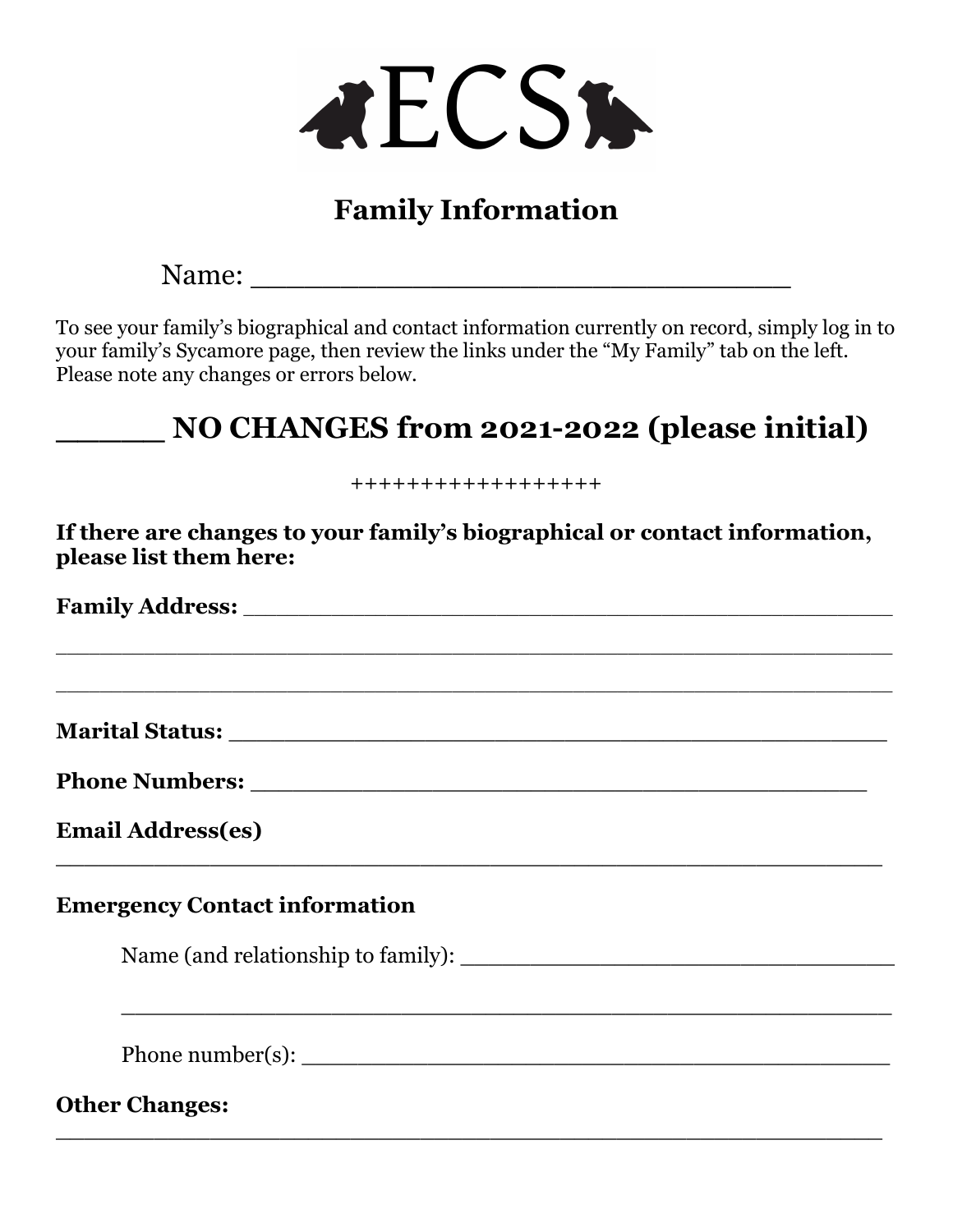

# **Church Information**

**\_\_\_\_\_\_\_\_\_\_\_\_\_\_\_\_\_\_\_\_\_\_\_\_\_\_\_\_\_\_\_\_\_\_\_\_\_\_\_\_\_\_\_\_\_\_\_\_\_\_\_\_\_**

 $\_$  , and the set of the set of the set of the set of the set of the set of the set of the set of the set of the set of the set of the set of the set of the set of the set of the set of the set of the set of the set of th

\_\_\_\_\_\_\_\_\_\_\_\_\_\_\_\_\_\_\_\_\_\_\_\_\_\_\_\_\_\_\_\_\_\_\_\_\_\_\_\_\_\_\_\_\_\_\_\_\_\_\_\_\_\_\_\_\_\_\_

\_\_\_\_\_\_\_\_\_\_\_\_\_\_\_\_\_\_\_\_\_\_\_\_\_\_\_\_\_\_\_\_\_\_\_\_\_\_\_\_\_\_\_\_\_\_\_\_\_\_\_\_\_\_\_\_\_\_

**Family Name:** 

Please provide current information regarding your church.

**Church Name:**

**Pastoral Contact:** 

**Phone number :**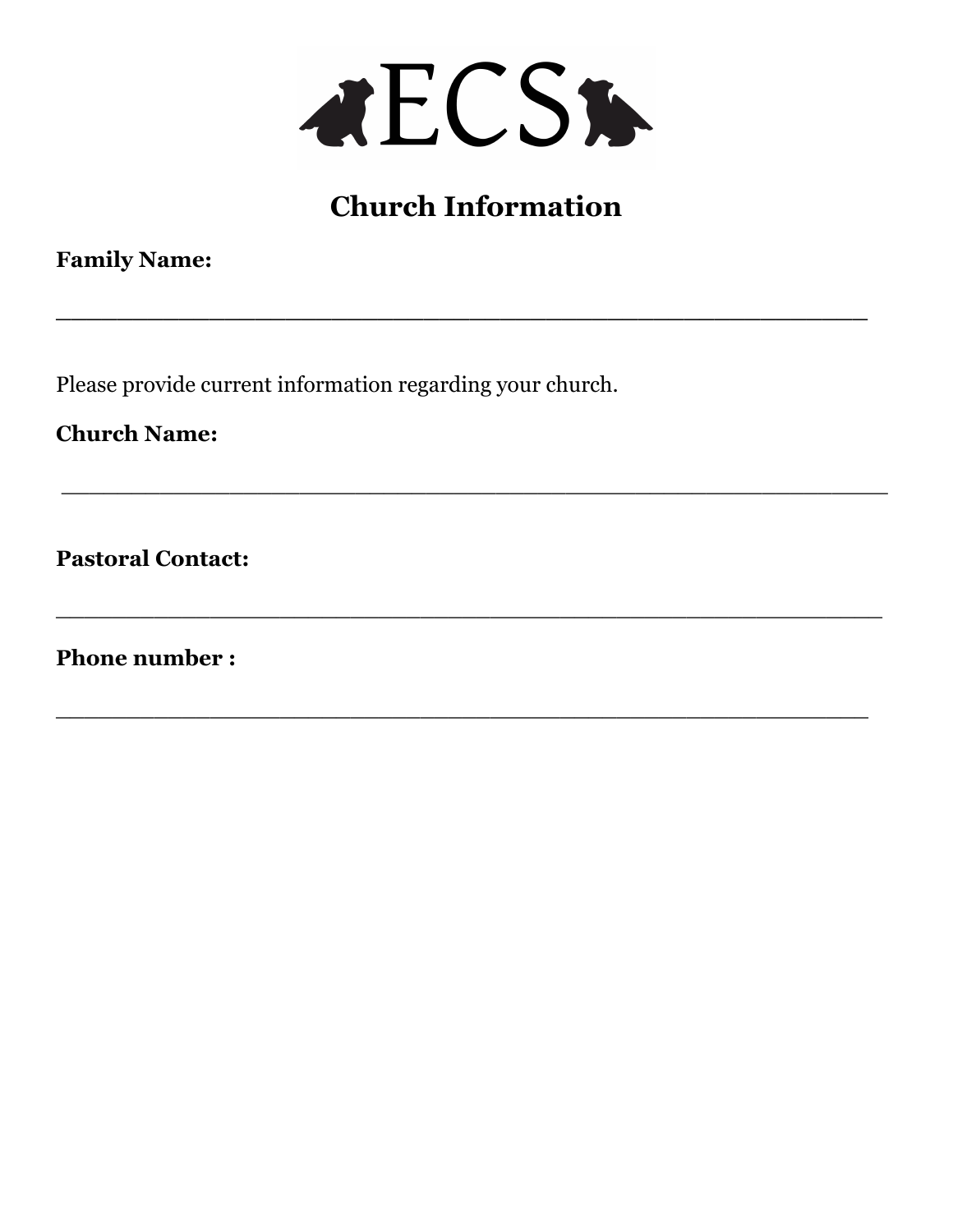

# **ECS Field Trip Permission Form**

#### **2022-2023**

participate in school-sponsored events.

As required by Washington state law, any child less than 4' 9'' tall traveling in a private vehicle must be restrained in **an approved** booster seat with a **lap and shoulder belt.** All children under age 13 must sit in the back seat. It is the responsibility of the driver to ensure that all children under the age of sixteen are traveling in the proper restraint system.

As parent and/or legal guardian, I remain legally responsible for any personal actions taken by the above named minor participant.

I agree on behalf of myself, my child named herein, or our heirs, successors and assigns, to hold harmless and defend Evangel Classical School , its officers, directors and agents, and the corporation of Trinity Evangel Church, chaperones, or representatives associated with the event, from any and all actions, claims, demands, damages, costs, expenses and all consequential damage arising from or in connection with my child attending the event or in connection with any illness or injury or cost of medical treatment in connection therewith, and I agree to compensate the school, its officers, directors and agents, and the corporation of Trinity Evangel Church, chaperones, or representatives associated with the event for reasonable attorney's fees and expenses arising therewith.

\_\_\_\_\_\_\_\_\_\_\_\_\_\_\_\_\_\_\_\_\_\_\_\_\_\_\_\_\_\_\_\_\_\_\_\_\_\_\_\_\_\_\_\_\_\_\_\_\_\_\_\_\_\_\_\_\_\_\_\_\_\_\_\_\_\_\_\_\_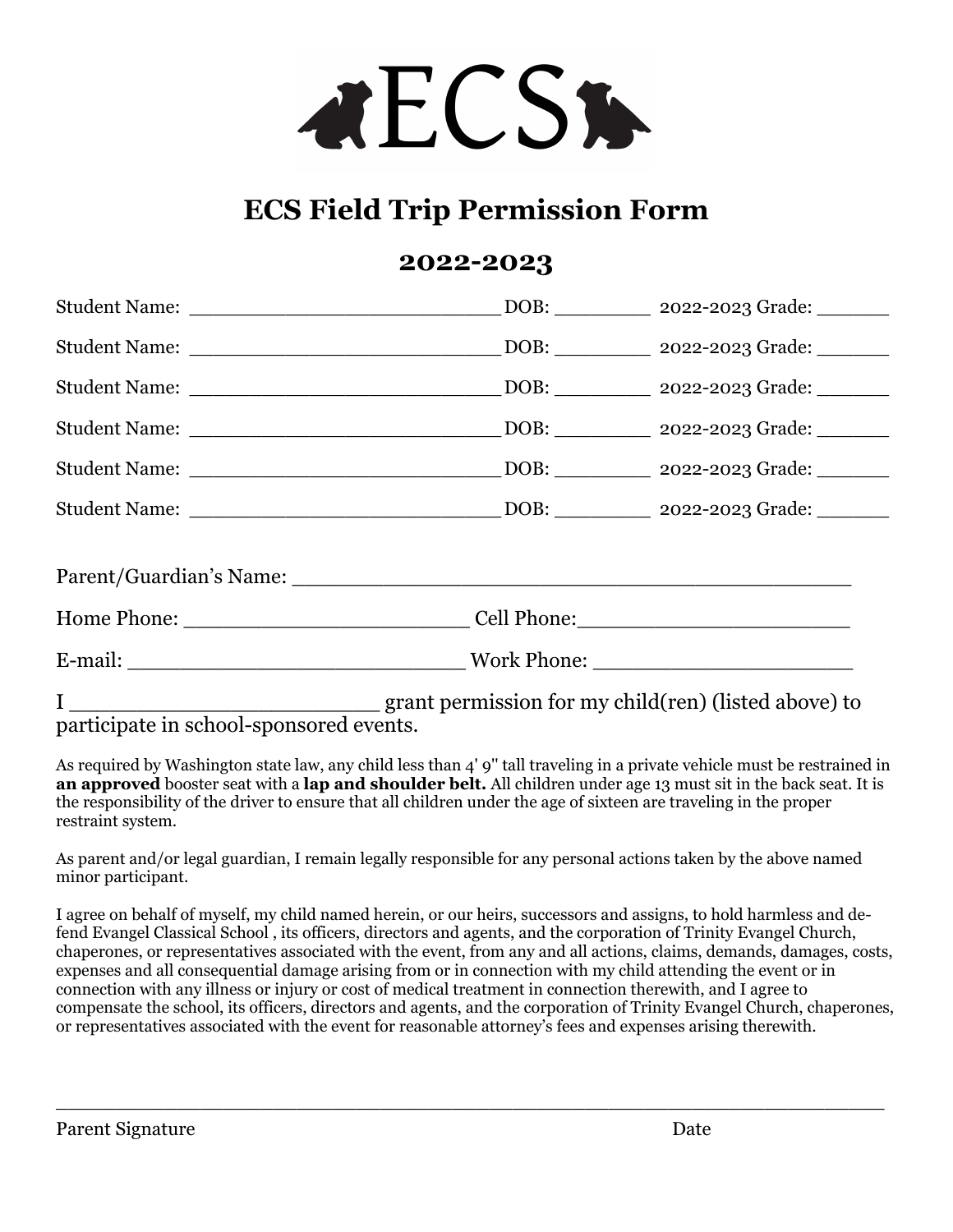

# **Student Medical Information**

### **\_\_\_\_\_ NO CHANGES from 2021-2022 (please initial)**

++++++++++++++++++

Student Name: \_\_\_\_\_\_\_\_\_\_\_\_\_\_\_\_\_\_\_\_\_\_\_\_\_ Birthdate: \_\_\_\_\_\_\_\_\_\_\_\_\_\_\_\_\_\_\_\_

I hereby warrant that to the best of my knowledge, my child is in good health, and I assume all responsibility for the health of my child.

# **Emergency Medical Treatment:**

In the event of an emergency, I hereby give permission to transport my child to a hospital for emergency medical or surgical treatment. I wish to be advised prior to any further treatment by the hospital or doctor. In the event of an emergency and you (the school) are unable to reach me (the parent) at the numbers on record, contact:

| Name:                                                                                                                                                                                                                          | Phone: |  |
|--------------------------------------------------------------------------------------------------------------------------------------------------------------------------------------------------------------------------------|--------|--|
| Relationship: Network of the state of the state of the state of the state of the state of the state of the state of the state of the state of the state of the state of the state of the state of the state of the state of th |        |  |
|                                                                                                                                                                                                                                | Phone: |  |
| <b>Family Health Plan Carrier:</b>                                                                                                                                                                                             |        |  |

#### **Specific Medical Information:** The school will take reasonable care to see that the following information will be held in confidence:

\_\_\_\_\_\_\_\_\_\_\_\_\_\_\_\_\_\_\_\_\_\_\_\_\_\_\_\_\_\_\_\_\_\_\_\_\_\_\_\_\_\_\_\_\_\_\_\_\_\_\_\_\_\_\_\_\_\_\_\_\_\_\_\_\_\_\_\_\_\_\_\_\_\_\_\_

\_\_\_\_\_\_\_\_\_\_\_\_\_\_\_\_\_\_\_\_\_\_\_\_\_\_\_\_\_\_\_\_\_\_\_\_\_\_\_\_\_\_\_\_\_\_\_\_\_\_\_\_\_\_\_\_\_\_\_\_\_\_\_\_\_\_\_\_\_\_\_\_\_\_\_\_

Allergic reactions (medications, foods, plants, insects, etc.):

Date of last tetanus/diphtheria immunization:

Does child have a medically prescribed diet?\_\_\_\_\_\_\_\_\_\_\_\_\_\_\_\_\_\_\_\_\_\_\_\_\_\_\_\_\_\_\_\_\_\_\_\_\_\_\_\_\_\_\_\_\_\_

Any physical limitations?

Is child subject to chronic homesickness, emotional reactions to new situations, sleepwalking,

bedwetting, fainting?

Has child recently been exposed to contagious disease or conditions, such as mumps, measles,

chickenpox, etc.? if so, date and disease or condition: \_\_\_\_\_\_\_\_\_\_\_\_\_\_\_\_\_\_\_\_\_\_\_\_\_\_\_\_\_\_\_\_\_\_\_\_\_\_\_

You should be aware of these special medical conditions of my child: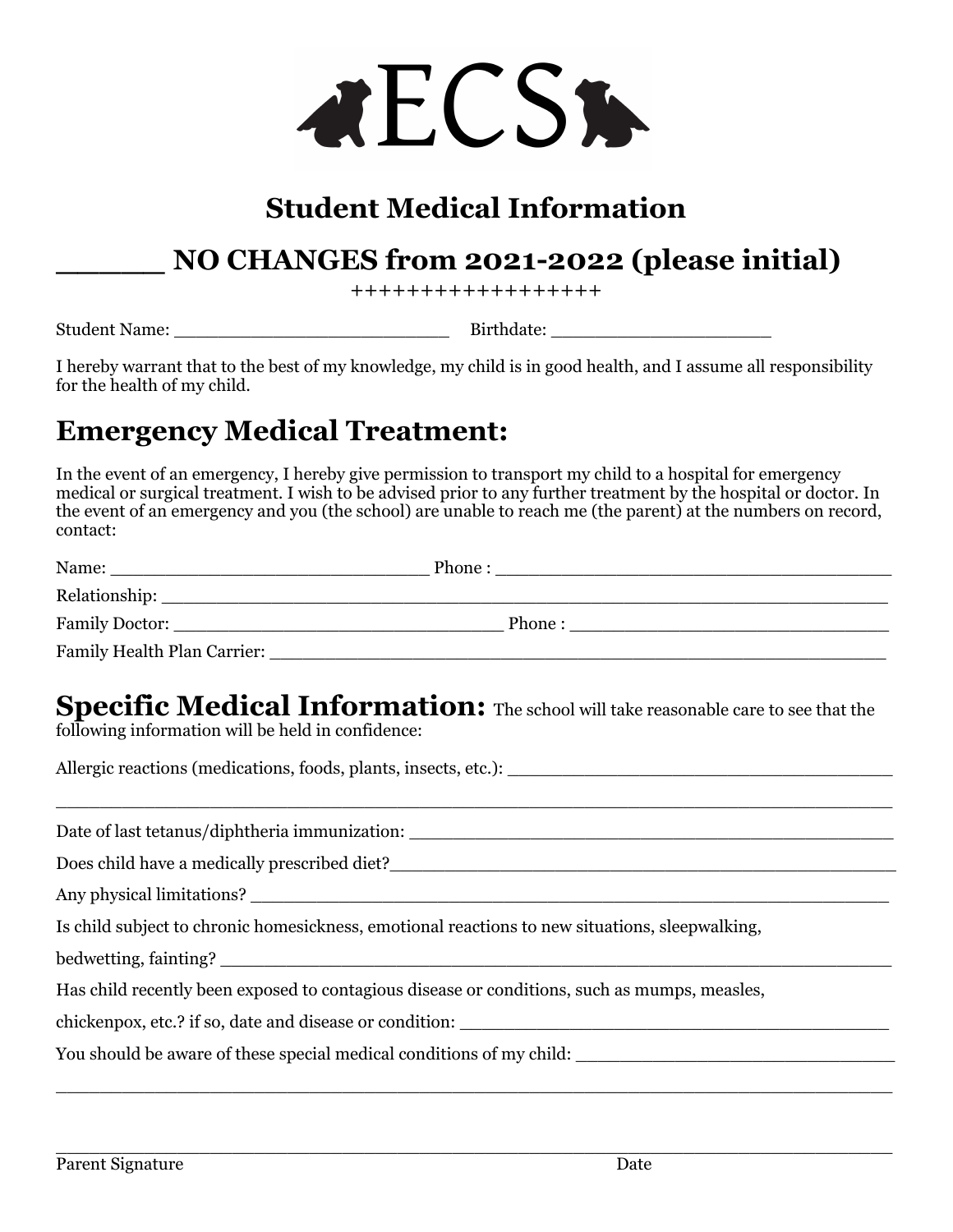

# **ECS New Sibling Interest Form**

**Do you have a child whom you wish to enroll at ECS who has not been enrolled previously?** 

**YES \_\_\_\_\_\_\_\_ NO \_\_\_\_\_\_\_\_**

**If you marked YES, please know that this does not guarantee a seat for him/her, but it will begin the process.** 

**Space permitting, grammar students will need to be assessed, and any secondary student application will require an interview as well as a student testimony.** 

**If you marked YES, please provide the following information for each student you'd like to enroll:**

| <b>Student Name:</b> | Birthdate: | Grade for 2022-2023: |
|----------------------|------------|----------------------|
| <b>Student Name:</b> | Birthdate: | Grade for 2022-2023: |
| <b>Student Name:</b> | Birthdate: | Grade for 2022-2023: |